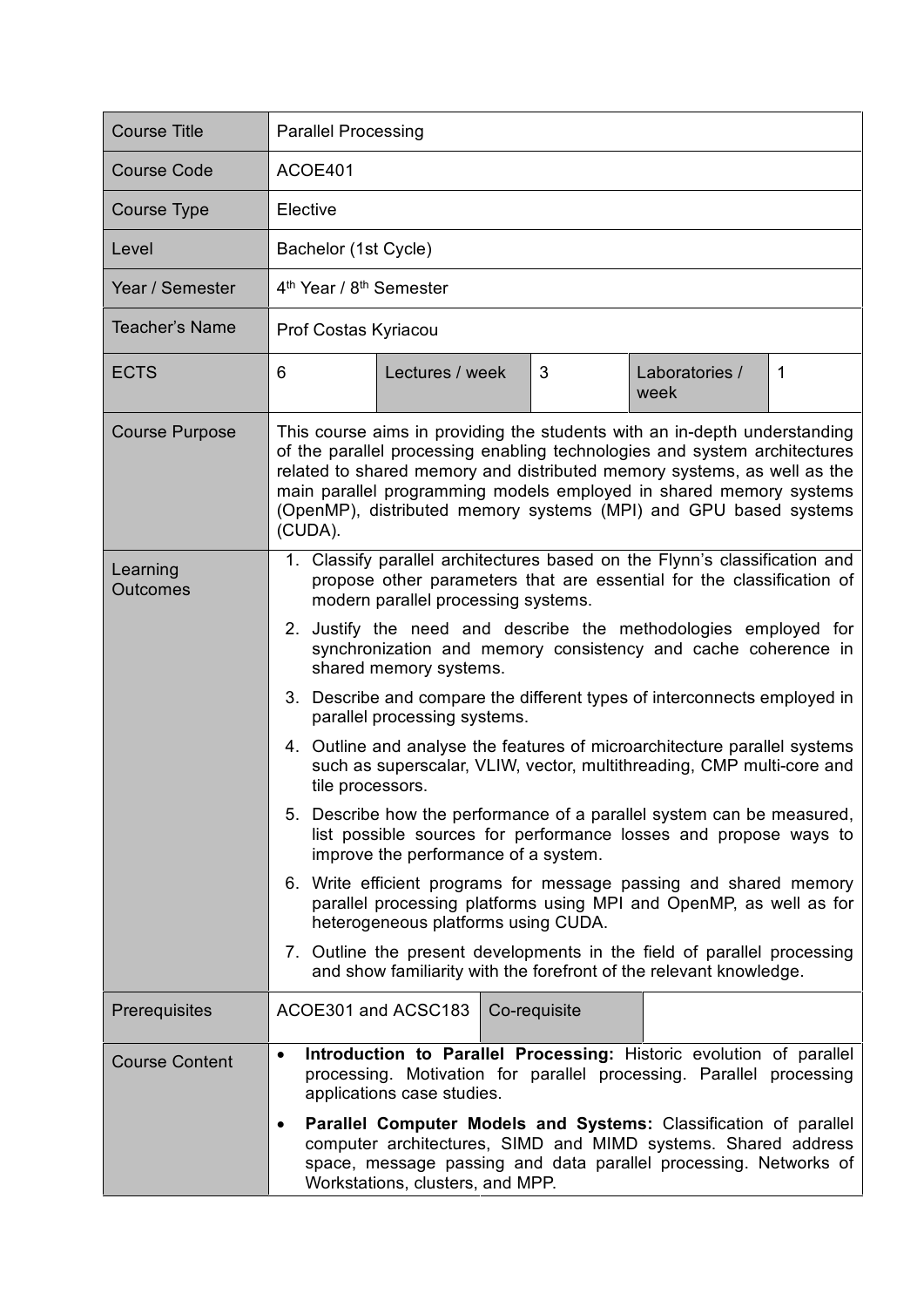| Performance Metrics: Workloads and benchmarks, execution time,<br>throughput, speedup and efficiency. Latency tolerance techniques, load<br>balancing and data locality issues.                                                                                                                                                                                                                                                                                                                      |
|------------------------------------------------------------------------------------------------------------------------------------------------------------------------------------------------------------------------------------------------------------------------------------------------------------------------------------------------------------------------------------------------------------------------------------------------------------------------------------------------------|
| Interconnection Networks: Communication performance, latency and<br>$\bullet$<br>bandwidth. Interconnection organization, links,<br>switches<br>and<br>interconnection topologies. Switch design, routing and flow control.<br>High speed LANs. Board-to-Board communication and Networks-on-<br>Chip.                                                                                                                                                                                               |
| Shared Memory Multiprocessors: The cache coherence problem,<br>snoop-based and directory based cache coherence. Synchronization<br>mechanisms, mutual exclusion, event and global synchronization.<br>Locks and Atomic operation. Memory consistency models and<br>implementation.                                                                                                                                                                                                                   |
| Microarchitecture Parallelism: Levels of parallelism, DLP, ILP, TLP.<br>$\bullet$<br>The temperature and power wall problem, clock skewing and soft<br>Single-chip parallel processing architectures such as<br>errors.<br>multithreaded processors, CMP and multi-core processors, and tile<br>architectures.                                                                                                                                                                                       |
| Heterogeneous Architectures: Hardware accelerators, graphics<br>$\bullet$<br>processors (GPUs) and the CUDA programming model, threaded<br>dataflow architectures.                                                                                                                                                                                                                                                                                                                                   |
| Parallel Programming: The parallelization process, decomposition,<br>$\bullet$<br>assignment, orchestration and load balancing. Message passing<br>using MPI, basic instructions,<br>point to<br>programming<br>point<br>collective<br>communication<br>communication,<br>operations<br>and<br>synchronization issues. Performance issues in MPI. Shared memory<br>programming using OpenMP, parallel regions, worksharing, data<br>environment, and synchronization. Performance issues with OpenMP |
| The taught part of course is delivered to the students by means of lectures,<br>conducted with the help of both computer presentations. Practical<br>examples and exercises are included in the lectures to enhance the<br>material learning process. Lecture notes and presentations are available<br>through the web for students to use in combination with the textbooks.                                                                                                                        |
| Lectures are supplemented with laboratory work curried out on parallel<br>programming. During laboratory sessions, students develop, test, debug<br>and analyse programs in C using OpenMP and MPI.                                                                                                                                                                                                                                                                                                  |
| Students are also expected to submit and present orally a literature review<br>group project on the current developments in the field of parallel<br>processing.                                                                                                                                                                                                                                                                                                                                     |
| <b>Textbooks:</b>                                                                                                                                                                                                                                                                                                                                                                                                                                                                                    |
| Thomas Sterling, Matthew Anderson and Maciej Brodowicz, "High<br>Performance Computing: Modern Systems and Practices", Morgan<br>Kaufmann, 2018<br>https://www.sciencedirect.com/book/9780124201583/high-<br>performance-computing<br>• Bertil Schmidt Jorge Gonzalez-Dominguez Christian Hundt Moritz<br>Schlarb, "Parallel Programming, Concepts and Practice", Morgan<br>Kaufmann, 2017                                                                                                           |
|                                                                                                                                                                                                                                                                                                                                                                                                                                                                                                      |